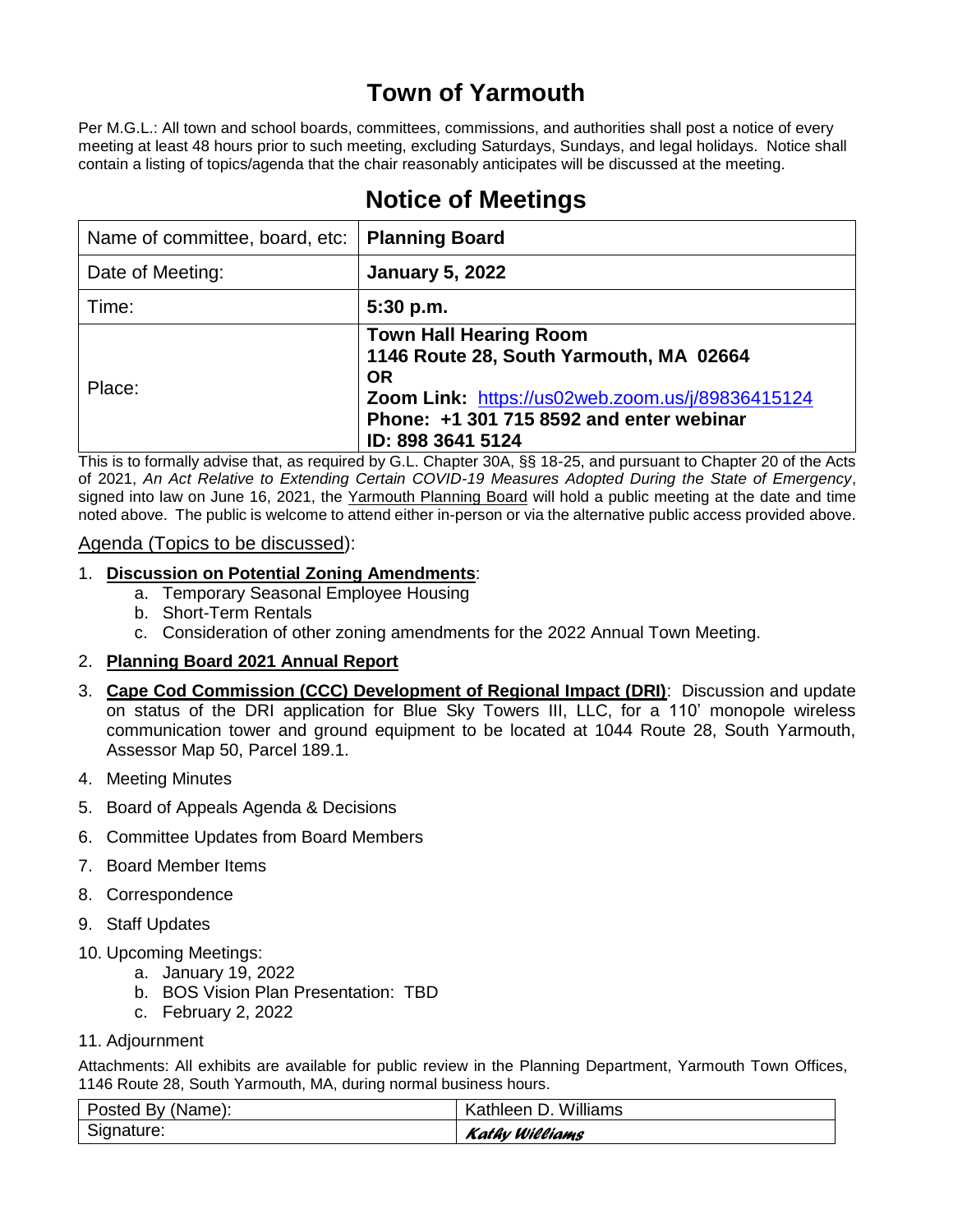## **Town of Yarmouth**

Per M.G.L.: All town and school boards, committees, commissions, and authorities shall post a notice of every meeting at least 48 hours prior to such meeting, excluding Saturdays, Sundays, and legal holidays. Notice shall contain a listing of topics/agenda that the chair reasonably anticipates will be discussed at the meeting.

| Name of committee, board, etc:   Planning Board |                                                                                                                                                                                                            |
|-------------------------------------------------|------------------------------------------------------------------------------------------------------------------------------------------------------------------------------------------------------------|
| Date of Meeting:                                | <b>January 5, 2022</b>                                                                                                                                                                                     |
| Time:                                           | 5:30 p.m.                                                                                                                                                                                                  |
| Place:                                          | <b>Town Hall Hearing Room</b><br>1146 Route 28, South Yarmouth, MA 02664<br><b>OR</b><br>Zoom Link: https://us02web.zoom.us/j/89836415124<br>Phone: +1 301 715 8592 and enter webinar<br>ID: 898 3641 5124 |

## **Notice of Meetings**

This is to formally advise that, as required by G.L. Chapter 30A, §§ 18-25, and pursuant to Chapter 20 of the Acts of 2021, An Act Relative to Extending Certain COVID-19 Measures Adopted During the State of Emergency, signed into law on June 16, 2021, the Yarmouth Planning Board will hold a public meeting at the date and time noted above. The public is welcome to attend either in-person or via the alternative public access provided above.

#### Agenda (Topics to be discussed):

#### 1. Discussion on Potential Zoning Amendments:

- a. Temporary Seasonal Employee Housing
- b. Short-Term Rentals
- c. Consideration of other zoning amendments for the 2022 Annual Town Meeting.

#### 2. Planning Board 2021 Annual Report

- 3. Cape Cod Commission (CCC) Development of Regional Impact (DRI): Discussion and update on status of the DRI application for Blue Sky Towers III, LLC, for a 110' monopole wireless communication tower and ground equipment to be located at 1044 Route 28, South Yarmouth, Assessor Map 50, Parcel 189.1.
- 4. Meeting Minutes
- 5. Board of Appeals Agenda & Decisions
- 6. Committee Updates from Board Members
- 7. Board Member Items
- 8. Correspondence
- 9. Staff Updates
- 10. Upcoming Meetings:
	- a. January 19, 2022
	- b. BOS Vision Plan Presentation: TBD
	- c. February 2, 2022
- 11. Adjournment

Attachments: All exhibits are available for public review in the Planning Department, Yarmouth Town Offices, 1146 Route 28, South Yarmouth, MA, during normal business hours.

| Posted By (Name): | Kathleen D. Williams |
|-------------------|----------------------|
| Signature:        | Kathy Williams       |

**YARMOUTH TOWN CLERK** 

PIDECBOPH12:03 REC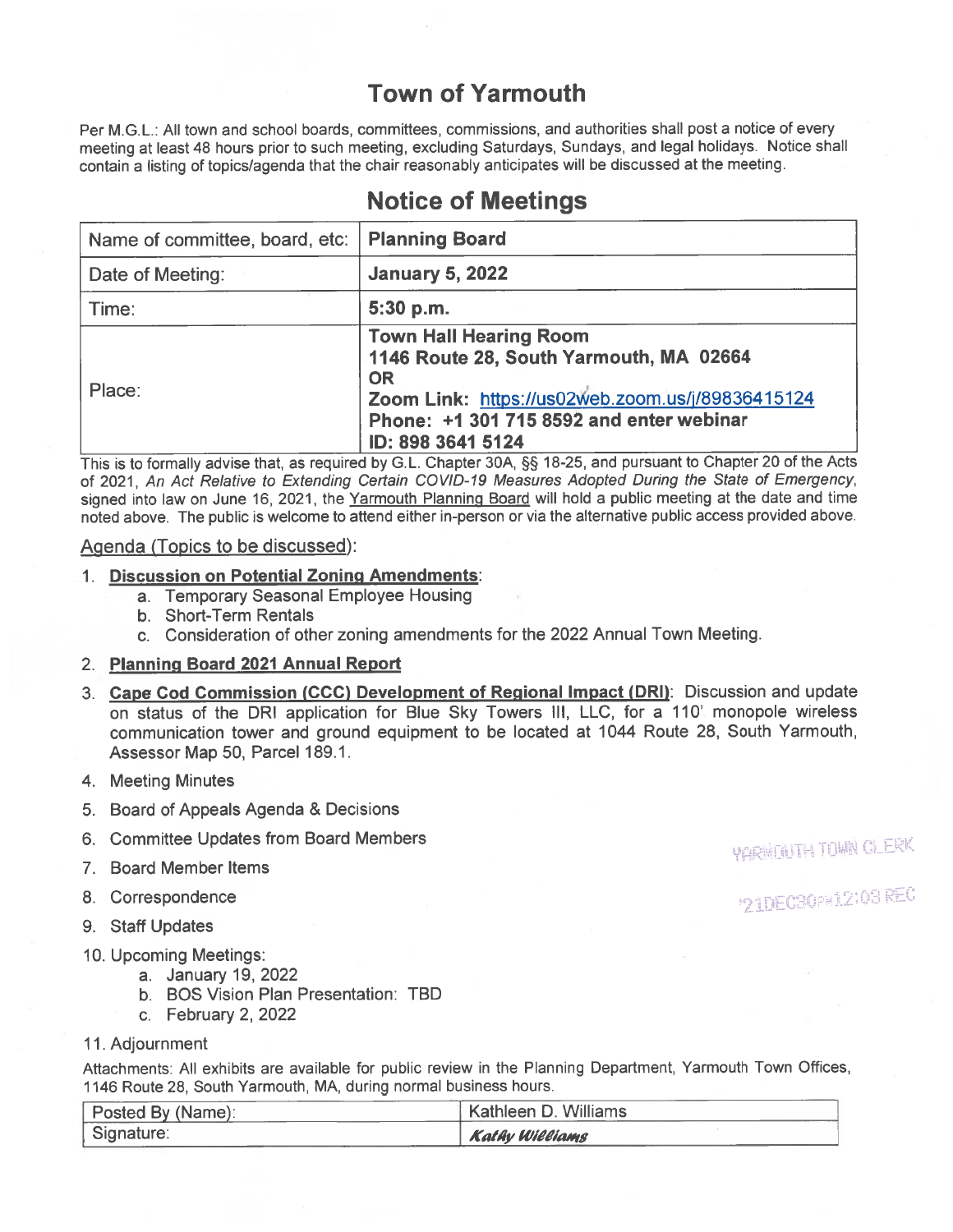

PO Box 479, S.Yarmouth, MA 02664 Office 508-778-1008 Fax 508-778-5114 director@yarmouthcapecod.com yarmouthcapecod.com

December 22, 2021

Chairman Crowley:

Yarmouth has a positive reputation for addressing affordable housing, however, housing for seasonal employees does not have a clear solution. From retail shops to large resort locations, seasonal workers drive our economic success. In years passed college students gathered to rent housing and fulfilled the needs of our seasonal employment. The workforce has changed from those days. It is estimated, prior to Covid, that there were nearly 400 J1 and H2B seasonal visa employees. This does not include other seasonal workers that relocate here for employment. The seasonal competition for housing is an issue. At the same time seasonal employees are seeking housing in a decreasing local market. However, there is a solution, and with better clarity in the regulatory process we believe that local businesses can address this need.

It is anticipated that our businesses will be short housing for an excess of 150 individuals during the 2022 season. Without an adequate workforce, many businesses will be required to reduce services and in turn revenues. Local businesses provide diversity in the local tax base which reduces the burden on residents. Already we have seen many businesses close earlier, reduce hours, or convert their business to drive up only, all to cope with a lack of labor.

As a business community, we would like to address this issue with decent housing for the seasonal workforce. Not every business can address this issue, even small businesses with a few employees lack the capability to deliver housing for its employees. Therefore, creating opportunities that are more central to the housing resources can provide a more appropriately regulated approach.

This proposed zoning amendment will provide clarity to the definition of a seasonal employee, limiting the employees to persons employed principally within the Town of Yarmouth's borders. The amendment provides a clear understanding that designated properties will have the ability and permission to house the employee of another business. Without this change, the opportunities for housing are extremely limited leaving almost no alternative options for the employers and employees. Much of the other by-law features such as the limitation on the season will remain within the months of April to October.

The ability to provide adequate, safe, coordinated, comprehensive, and reliable housing for the seasonal workforce is something we as a business community can deliver. We hope that the Planning Board supports this effort so we can provide our seasonal workforce with the respect they deserve.

### *Jamie Veara*

Chair, Yarmouth Community Partnership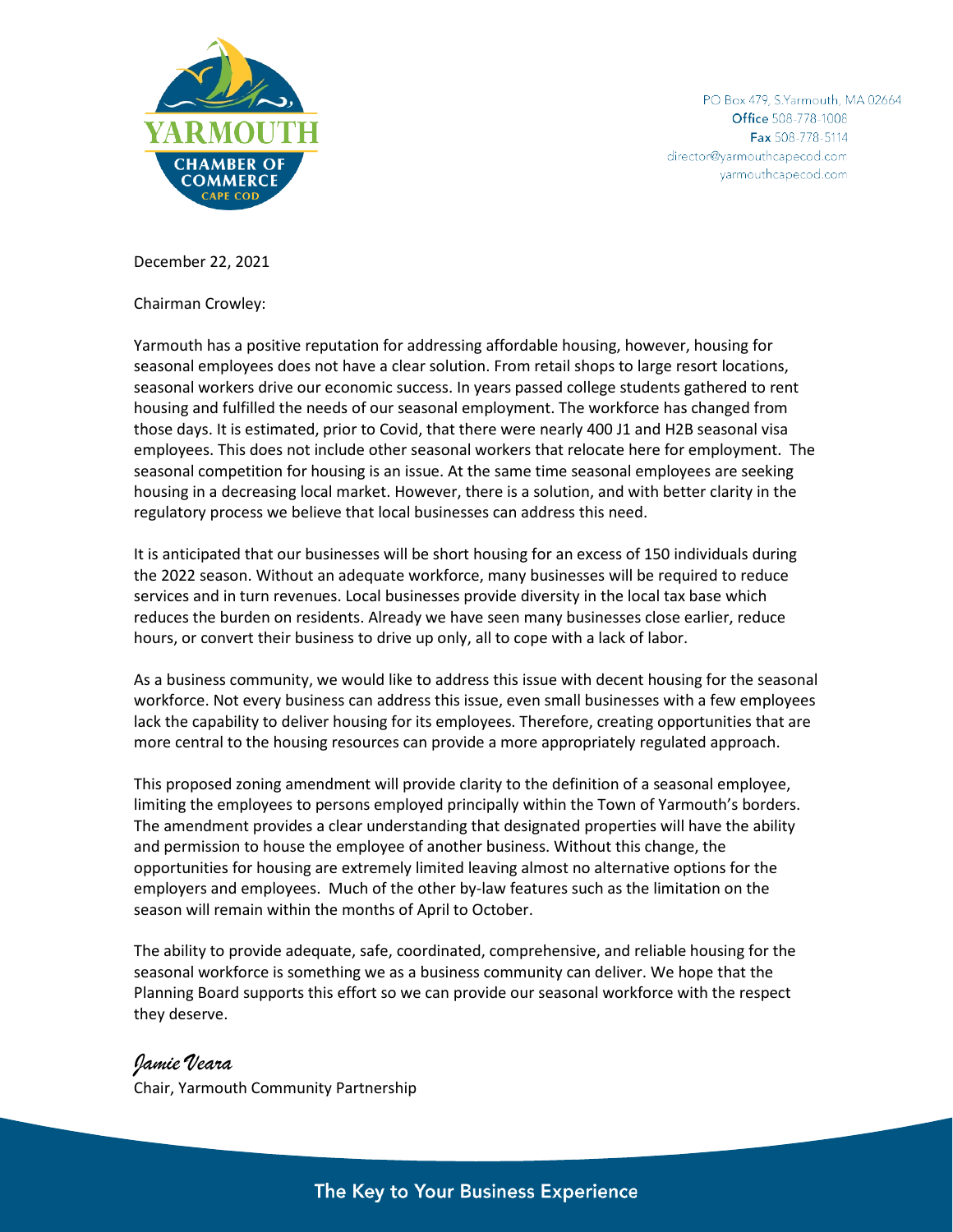## **POTENTIAL EDITS RELATED TO SEASONAL EMPLOYEES AT MOTELS/HOTELS**

### **404.5 Seasonal Employee Housing at Motels/Hotels**

- 404.5.1 Purpose: The purpose of this bylaw is to provide standards to ensure safe and adequate housing for temporary seasonal employees at motels/hotels.
- 404.5.2 Applicability: The Building Commissioner may approve, through annual application and permit, Seasonal Employee Housing units at currently licensed motels/hotels in accordance with the provisions outlined herein. If an Applicant cannot meet all the provisions outlined herein as determined by the Building Commissioner, a Special Permit from the Zoning Board of Appeals is required.
- 404.5.3 Operational Standards for Seasonal Employee Housing at Motel/Hotels: Accommodations for Seasonal Employee Housing at Motels/Hotels shall have the following features:
	- 1. Seasonal employee housing shall be for no more than seven months between April 1st and October 31st annually.
	- 2. Seasonal employees shall be housed in motel/hotel rooms only. Seasonal employees may not be housed in camp sites, tents, RVs, mobile homes or campers located on the motel/hotel property.
	- 3. Seasonal employee housing shall meet all the Board of Health and State of Massachusetts regulations regarding building and fire codes, health codes, water supply and wastewater disposal.
	- 4. Maximum occupancy rate of each unit to be determined per the Health Codes.
	- 5. Seasonal Employee housing shall be used solely by employees and shall not include family members of employees, or other non-employees.
	- 6. The employer property owner or manager shall designate an on-site proctor for each property utilized as employee housing. The on-site proctor shall ensure that all seasonal employees are apprised of the rules and code of behavior prior to occupancy. The name and contact information for the on-site proctor shall be submitted to the Yarmouth Police Department and Building Commissioner.
	- 7. All employees shall have access to cooking facilities, which shall include at a minimum a microwave, sink, cooktop and refrigerator /freezer.
	- 8. No more than 15% of any hotel or motel rooms at a single parcel may be used for employee housing (fractions shall be rounded to the nearest whole number). Each room used for employee housing shall be identified on a locus map of the site and submitted to the Building Commissioner, Board of Health and Yarmouth Police Department.
	- 9. All employees must be able to demonstrate that they maintain a principal place of residence elsewhere.
	- 10. The property owner or manager shall keep records of all employees utilizing employee housing, including name, permanent address, and length of stay, and place(s) of employment with contact information. All documentation to be provided upon request.
	- 11. The permit issued by the Building Commissioner shall be valid for one year only.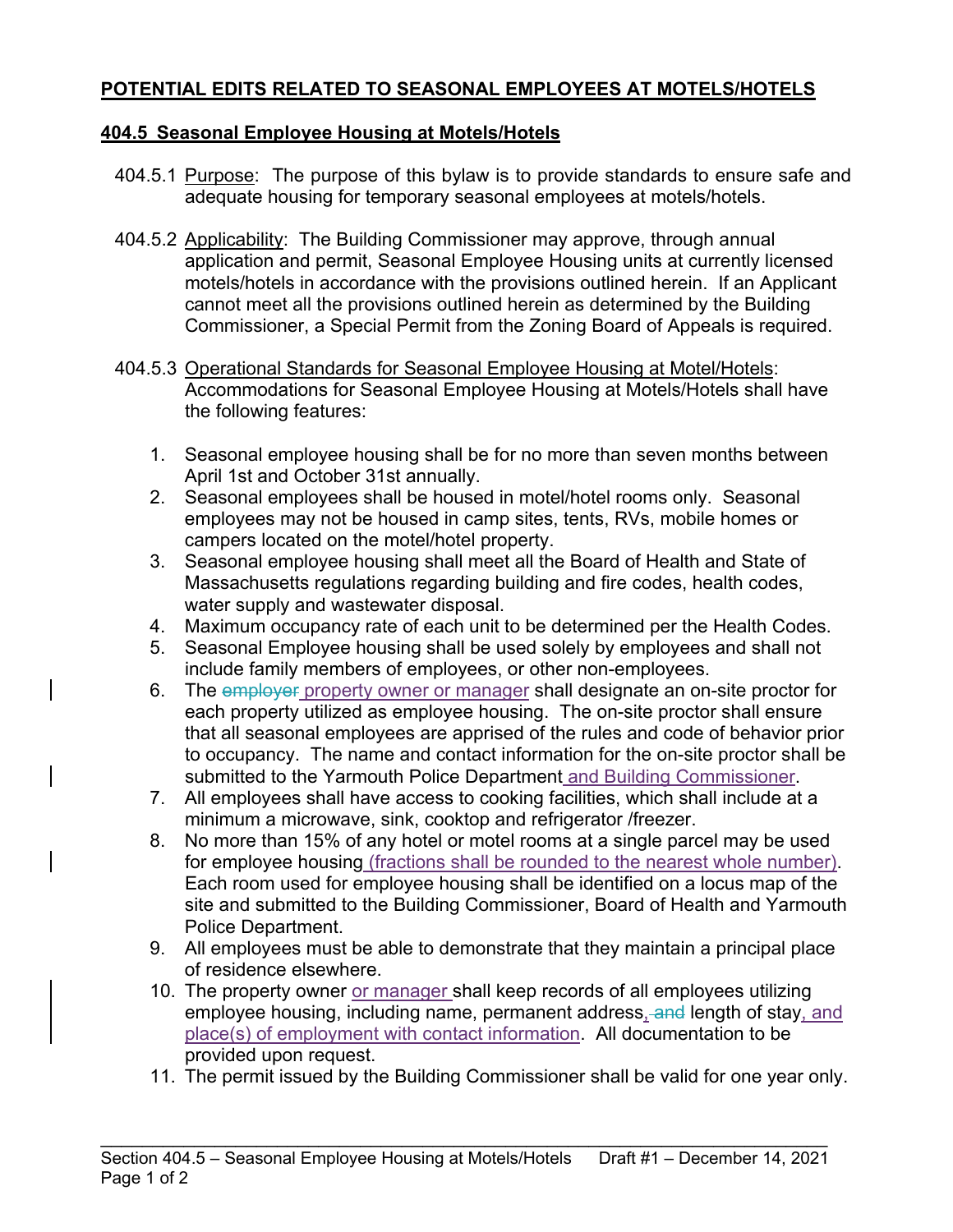## DEFINITIONS:

SEASONAL EMPLOYEE HOUSING at Motels/Hotels – A currently licensed motel or hotel property-owned by an employer, a portion of which is utilized to provide temporary seasonal housing for his or her employees or staff, who are principally employed in Yarmouth (employed within the borders of Yarmouth for more than 24 hours per week). All Seasonal Employee Housing at Motels/Hotels shall be conducted in accordance with the requirements and provisions of Section 404.5 – Seasonal Employee Housing at Motels/Hotels.or employees or staff of tenants of the property owner. The employer shall designate an on-site proctor for each property so utilized. Seasonal employee housing shall be for no more than seven months between April 1<sup>st</sup> and October 31<sup>st</sup> annually.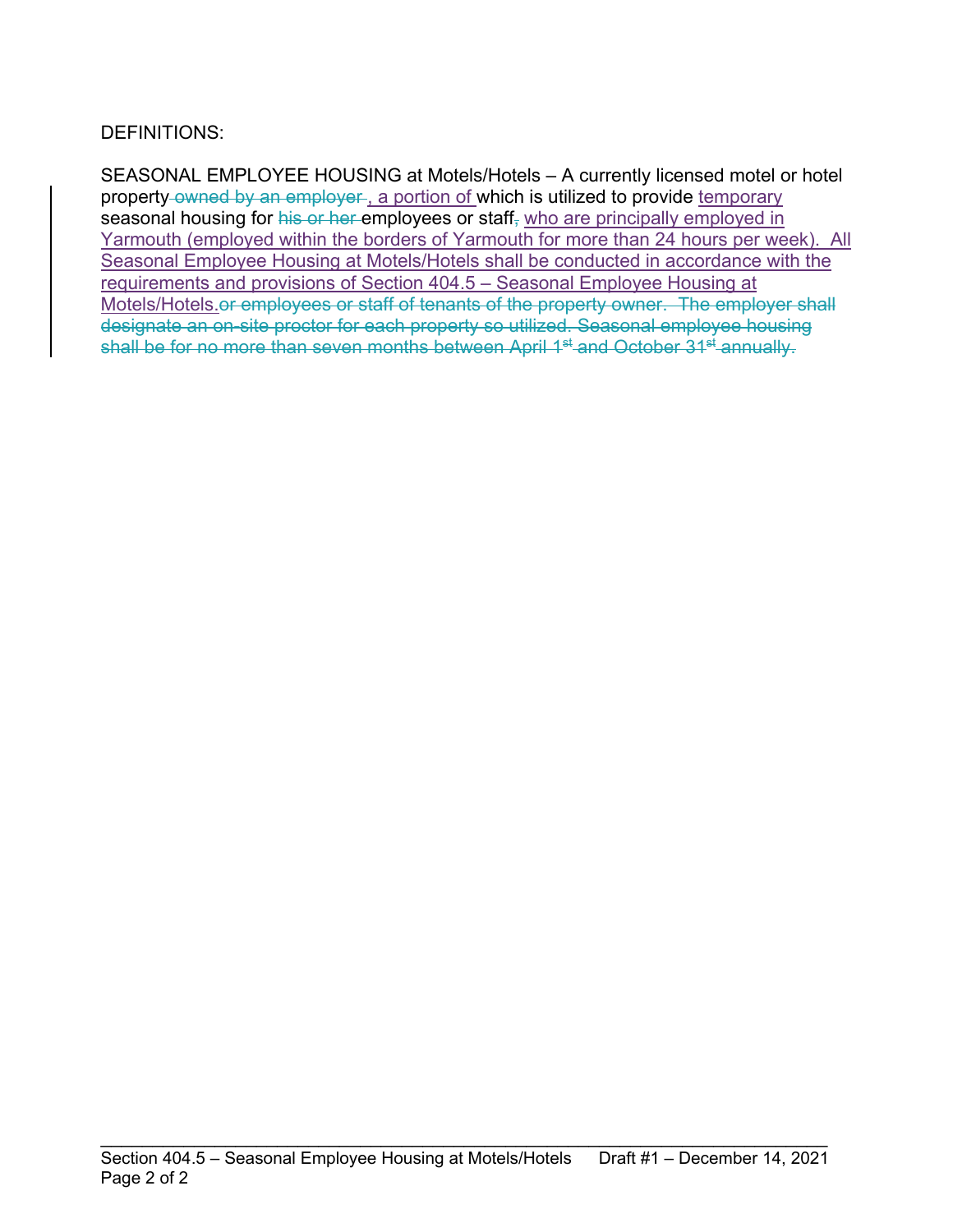#### **PLANNING BOARD**

The Planning Board was very active in 2021 with their work on the Yarmouth Community Visioning project, culminating with a presentation of the Vision Plan to the Board of Selectmen in early 2022.



Through a strong public participation process, a Vision was created for Yarmouth as a great place to Live, Work, Play & Learn. General Goals were developed to identify what we want to preserve, promote or provide to reach our shared Vision related to the Environment, Community Character & Design, Housing, Town Services, Senior & Age-Friendly Services, Climate Resiliency & Sustainability, the Economy, Connectivity & Mobility, Recreation & Entertainment, Education & Learning, and Libraries. The Final Vision Plan can be viewed at: **https://www.yarmouth.ma.us/1838/Community-Visioning**

The Vision Plan provides a solid foundation for updating our Local Comprehensive Plan (LCP), which serves as our community's long-term master plan. As with the Visioning process, the Planning Board will be looking to the public and other Boards and Committees throughout its development to help set the right goals, initiatives and projects to meet the needs and desires of our community. The Planning Board will begin the 18-24 month process of updating the LCP in 2022.

To maintain our existing redevelopment opportunities while we work towards an updated LCP, the Planning Board worked with the Board of Selectmen and the Cape Cod Commission (CCC) to secure an extension of the Growth Incentive Zone (GIZ) through October 2031. Yarmouth's GIZ offers relief from the Cape Cod Commission (CCC) Development of Regional Impact (DRI) review thresholds for 35 motel properties along Route 28. The GIZ eases permitting requirements, making it easier to redevelop these properties.

The Planning Board also spent considerable time reviewing a CCC DRI application submitted by Blue Sky Tower III to erect a 110' communications tower at 1044 Route 28 next to Our Lady of the Highway Roman Catholic church at the intersection of Forest Road. The Board has participated fully in providing written comments as well as appearing at three (3) public hearings voicing our serious concerns with the location, height, and overall appearance of the tower.

In addition to these long term planning efforts, another chief responsibility of the Planning Board is the development of Zoning Bylaw amendments. The Planning Board developed seven (7) Zoning Bylaw amendments which were approved at the fall 2021 Special Town Meeting (STM). These included amendments for development within Flood Zones necessary to maintain the Town's eligibility in the National Flood Insurance Program (NFIP); correcting inconsistencies between the zoning boundaries shown on the Zoning Map and the written word in the Zoning Bylaw; expanding business opportunities by allowing Brewpubs in business districts, Body Art Establishments along Route 28, and Mobile Food Vendors on town-owned land; changes to the sign bylaw to clarify the height of business center signs and simplify the language for issuing Special Permit relief; and rezoning one parcel from residential to business to facilitate redevelopment.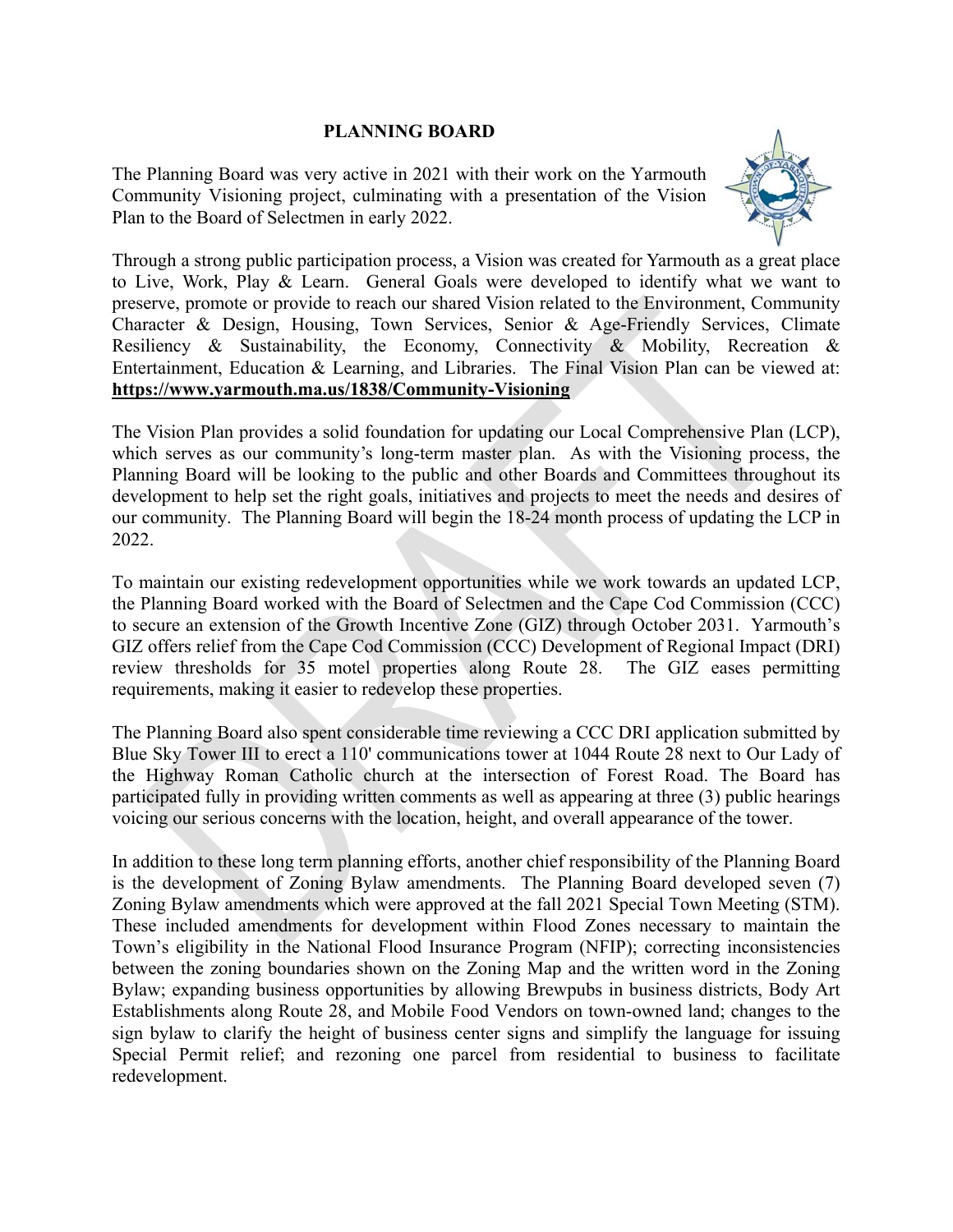The Planning Board is also responsible for the formal review of Preliminary and Definitive Subdivisions Plans, Lot Releases, Approval Not Required (ANR) Plans, Scenic Roads, Street Names, and Special Permits for certain projects developing under Section 404 – Motel Bylaw, the Revitalization Overlay Architectural District (ROAD) Bylaw, and cluster subdivisions. The Planning Board also conducts Site Plan Review for all Village Center Overlay District (VCOD) projects. Below is a comparison of the number of Planning Board actions taken in 2021 and in the previous three years:

| Planning Board Actions                     |              | 2019                     | 2020              | 2021 |
|--------------------------------------------|--------------|--------------------------|-------------------|------|
| <b>Business Meetings</b>                   |              | 21                       | 17                | 22   |
| <b>Workshop Meetings</b>                   |              |                          |                   |      |
| Public Hearings                            |              | $\overline{\phantom{0}}$ | 2                 |      |
| <b>Approval Not Required Plans</b>         |              | 3                        | 4                 |      |
| Preliminary Subdivisions                   | $\mathbf{0}$ |                          |                   |      |
| Definitive Subdivisions/Modifications      |              |                          | $\mathbf{\Omega}$ |      |
| Lot Releases                               |              |                          | 0                 |      |
| <b>Special Permits</b>                     |              |                          |                   |      |
| R.O.A.D. Projects                          |              | 0                        |                   |      |
| <b>VCOD SPR</b>                            | $\mathbf{0}$ |                          | 3                 |      |
| Design Review Hearings                     | 0            |                          |                   |      |
| <b>Scenic Road Hearings</b>                |              |                          |                   |      |
| <b>Articles Presented at Town Meetings</b> |              |                          |                   |      |

Planning Board members also serve on other Town committees, with assignments being made each September. Outlined below are the members who served on each committee in 2021:

| <b>Committee Assignment</b>                       | Planning Board Member |  |  |
|---------------------------------------------------|-----------------------|--|--|
| Affordable Housing Trust (AHT)                    | <b>Brad Goodwin</b>   |  |  |
| Capital Budget Committee (CBC)                    | Will Rubenstein       |  |  |
| Community & Economic Development Committee (CEDC) | Joanne Crowley        |  |  |
| Community Housing Committee (CHC)                 | <b>Brad Goodwin</b>   |  |  |
| <b>Community Preservation Committee (CPC)</b>     | Liz Hartsgrove        |  |  |
| Design Review Committee (DRC)                     | Chris Vincent         |  |  |
| Drive-In Site Utilization Committee (DISUC)       | Susan Brita           |  |  |
| <b>Land Disposition Committee</b>                 | Tom Baron             |  |  |
| Water Resources Advisory Committee (WRAC)         | Tom Baron             |  |  |

This year saw the resignation of Tom Baron who has served on the Planning Board since 2016. Mr. Baron also skillfully represented the Planning Board on the Water Resources Advisory Committee and the Land Disposition Committee. We want to thank him for his diligence, insightful comments and valuable service to our community. We wish him well in all future endeavors.